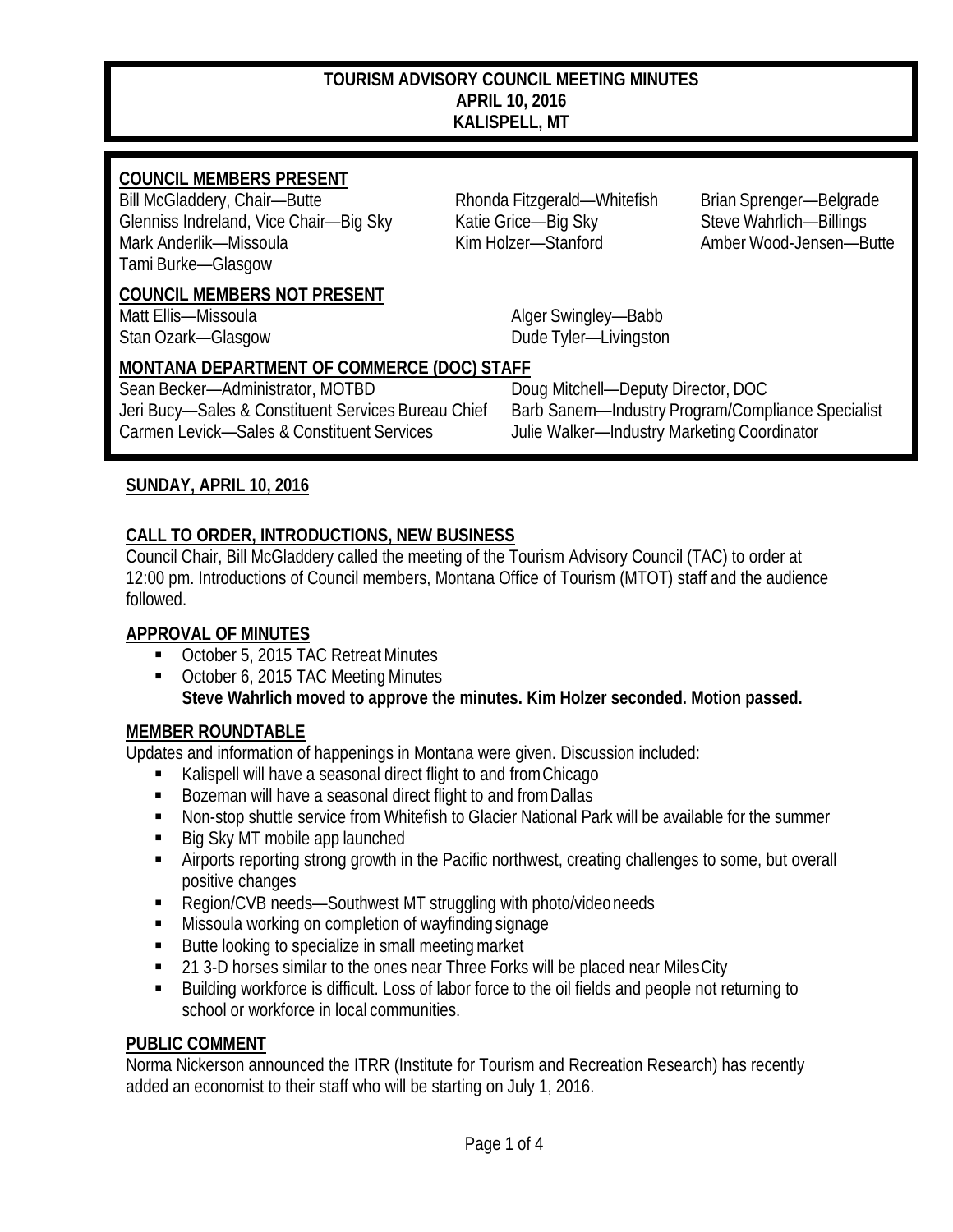## **MARKETING COMMITTEE UPDATE**—Glenniss Indreland, Chair

*Region/CVB Rules & Regulations Changes*

Suggested changes to the Region/CVB Regulations were presented. They are:

- 1) PAGE 6, 3.ELIGIBLE ORGANIZATIONS
	- **Organizations are expected to have one paid staff or board member at each Council meeting. This** representative is to be the individual who works most closely with theDepartment.
- 2) PAGE 9, 2. COOPERATIVE MARKETING, 3. JOINT VENTURES
	- The department offers organizations the opportunity to partner in marketing projects (joint ventures) with the department and other lodging facility use tax funded entities. Organizations shall request approval of joint ventures budget from the council at the time of the approval of the annual marketing plan. Projects that are decided upon after the approval of the annual marketing plan shall be funded through opportunity marketing, as a new project, or by transferring funds within the approved organization's budget into their joint venture line item.
- 3) PAGE 10, 6. MARKETING PLAN OVERVIEW
	- The annual marketing plan and budget shall arrive at the Department at least three weeks prior to the scheduled June Council meeting. Funds will only be released upon approval at the June Council meeting.
- 4) PAGE 11, 6. MARKETING PLAN OVERVIEW, COUNCIL REVIEW & ACTION
	- Marketing Segments, Strategies, Methods and Budgets. See SECTION 12 for eligible marketing and administrative expenditures.
- 5) PAGE 11, 6. MARKETING PLAN OVERVIEW, COUNCIL REVIEW & ACTION
	- The plan will be presented at the June Council meeting. Funds will only be released upon approval at the June Council meeting.
- 6) PAGE 11, 7.MARKETING PLAN NARRATIVE
	- Joint Ventures/Co-ops.
		- a. In what types of Joint Ventures with MOTBD would you like toparticipate?
		- b. In what other types of co-ops would you like to participate? (Regions/CVBs, community entities, etc.)
		- c. What types of co-ops or Joint Ventures have you done in the past? Were they successful why or why not?
- 7) PAGE 14, 13. ELIGIBLE MARKETING EXPENDITURES
	- Market research, which may include conversion studies, focus groups, industry experts, and educational entities such as Voices of MontanaTourism.
- 8) PAGE 16, ALLOWABLE ADMINISTRATIVE EXPENSES
	- Travel expenses -- Mileage and meals are eligible at current state rates. (See Addendum) Rooms are eligible at full cost. Mileage allowance may be applied to the rental, purchase and/or maintenance of a vehicle provided they can prove the mileage equation. Tips/gratuities: at industry standard\*\*\* if necessary as part of method or project. Written documentation is required: date, place, service, amount. (\*\*\*see addendum – Bookkeeping regulations Section 19.5)
- 9) PAGE 24, 19. FUNDMANAGEMENT & FISCAL RESPONSIBILITIES, 5. BOOKKEEPING REGULATIONS

PER THE TOURISM ADVISORY COUNCIL—March 2016 Maximum allowed, based on these industry standards for tips and gratuities. Must be essential to a

- marketing method or project. Document date, place, service, dollar amount.
	- **Food and Beverage service 18%**
	- Hotel Housekeeping \$ per night
	- Baggage handling by cab, shuttle, sky cap, etc.  $\frac{1}{2}$  per bag
	- Guide service for organized activities 20% per participant perguide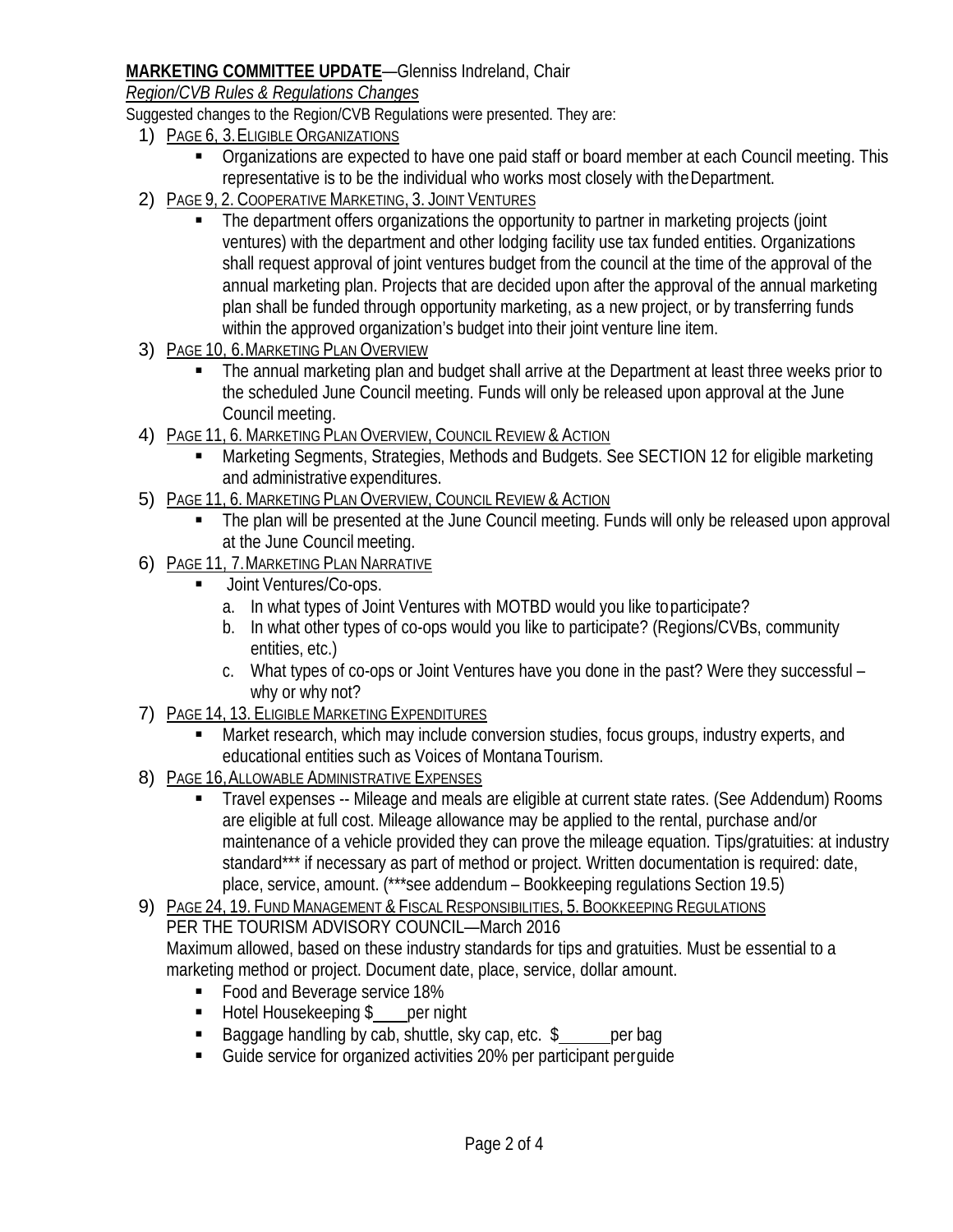The committee did not have suggested amounts for the hotel housekeeping or the baggage handling and asked for industry partner input for those items. Mark Anderlik commented that the American Hotel and Lodging Association recommends \$1-5 per night for housekeeping depending on the cost of the room and \$1-3 per bag for handling.

#### **Rhonda Fitzgerald moved to approve the changes to the regulations. Steve Wahrlich seconded. Discussion regarding the allowance for tipping followed.**

Barb Sanem commented that none of these tip items are allowed for state employees and that as the compliance auditor, she is required to follow state regulations and guidelines. She stated that with bed tax dollars being public funds, she is opposed to tipping for meal reimbursement and housekeeping being allowed as proposed in the rules and regulations for the Regions and CVBs.

Jeri Bucy commented that without changing the rules and regulations to include the language for tipping, there are provisions made for tipping especially as it relates to guides and outfitters. She reiterated that state employees are not allowed to tip (per diem only) and that allowing it for the Regions and CVBs could lead to bigger issues in the auditing world.

Glenniss Indreland stated that the committee was concerned about the legality of this issue. She said that in checking with Montana Department of Commerce legal counsel Garrett Norcott, were told that there wasn't anything that prohibited the allowance for tipping for these entities.

Rhonda Fitzgerald pointed out that on the expense form there is a line for miscellaneous expense up to \$25/day , and asked why the Council couldn't just add language to that item that says "example: tips for food and beverage, housekeeping, baggage handling and guides" and that would be the place where these item could be listed.

Barb Sanem clarified that the miscellaneous expense up to \$24.99/day is only for eligible allowable expenses that are unreceipted. Question was asked as to why housekeeping would not be allowed. Barb explained that housekeeping tips are not explicitly permitted in state policy. Meal tips are not considered a miscellaneous expense.

#### *Inserted for reference:*

D. Reimbursable Travel Expenses (Montana Operations Manual Policy, Department of Administration, State Financial Services Division)

Miscellaneous business expenses associated with official state travel are reimbursable. Each expense of \$25 or more must be supported by a receipt. Report all miscellaneous expenses in the "Other Expense" column of the agency's Travel Claim Form, and explain each one in the space provided at the bottom of the form. Some examples of allowable miscellaneous expenses are: needed working supplies purchased on an emergency basis; taxi fares; and business telephone calls. Meal tips and meal taxes are not considered miscellaneous expenses.

**Rhonda amended the motion to say that under the miscellaneous un-receipted expenses up to \$25 (\$24.99 max) per day to state that it "includes tipping for food and beverage, housekeeping, baggage handling and guides", putting that language in both the Allowable Administrative Expenses and the Bookkeeping Regulations for Marketing Projects sections of the rules and regulations. Steve Wahrlich seconded. Motion passed.**

**Rhonda Fitzgerald moved to approve the changes to the regulations. Kim Holzer seconded. Motion passed.**

#### *FY15 Audits*

The Marketing Committee recommended final approval for the following FY15 audits:

 *Southwest Montana*: Approval as submitted with uncommitted funds on hand of \$0.24.  *Big Sky CVB*: Approval as submitted with uncommitted funds on hand of \$270.09.